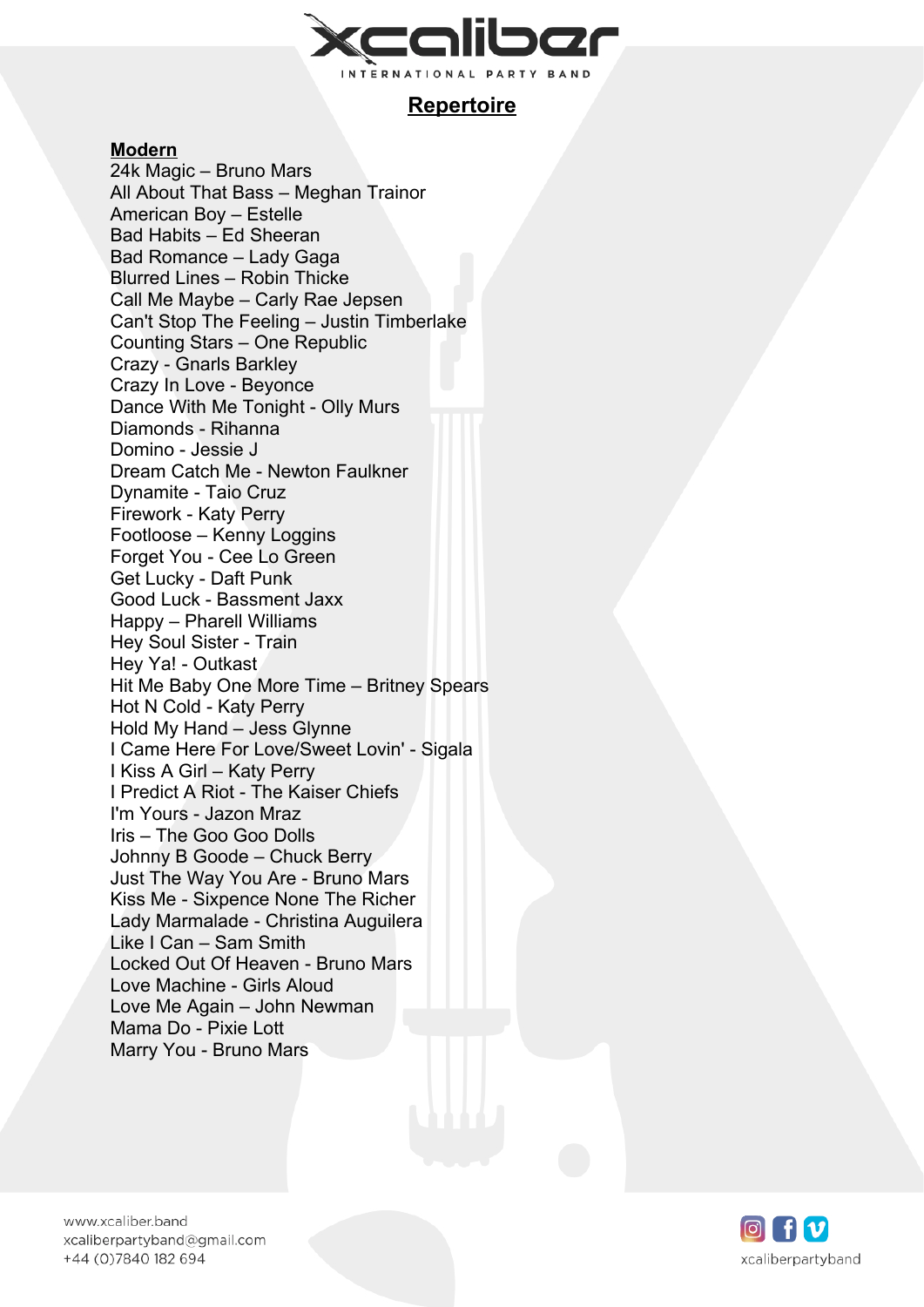

Mercy – Duffy/The Third Degree Version Medley - Sing it back - Make Luv – Lady – Moves Like Jagger (Only if keys player booked) Moves Like Jagger - Maroon 5 Mr Brightside - The Killers Only Girl In The World – Rihanna Price Tag - Jessie J Raise Your Glass - Pink Rather Be – Clean Bandit Reach – S Club 7 Rehab - Amy Winehouse Rock Your Body – Timberlake Rolling In The Deep -Adele Runaway Baby - Bruno Mars Senorita – Justin Timberlake Sex On Fire - Kings Of Leon Shake It Off – Taylor Swift Shape Of You – Ed Sheeran Single Ladies – Beyonce So What - Pink Somebody Told Me - The Killers Sorry – Justin Bieber Teenage Dirtbag -Wheatus Thinking Out Loud – Ed Sheeran This Is Me – The Greatest Showman Treasure - Bruno Mars Troublemaker - Olly Murs Uptown Funk – Mark Ronson Ft Bruno Mars Use Somebody - Kings Of Leon Valerie - Amy Winehouse/The Zutons Wake Me Up – Avicii We Found Love – Rihanna Who Knew - Pink Wrapped Up – Olly Murs You've Got The Love - Florence And The Machine

#### **Classics**

9 to 5 - Dolly Parton ABC – Jackson 5 Aint No Body - Chaka Khan All Night Long – Lionel Richie All Right Now – Free Angels – Robbie Williams Are You Gonna Go My Way - Lenny Kravitz Back In Black – AC/DC Beat It - Michael Jackson Best Of My Love - The Emotions Billie Jean - Michael Jackson Black Or White - Michael Jackson Blame It On The Boogie - The Jackson 5

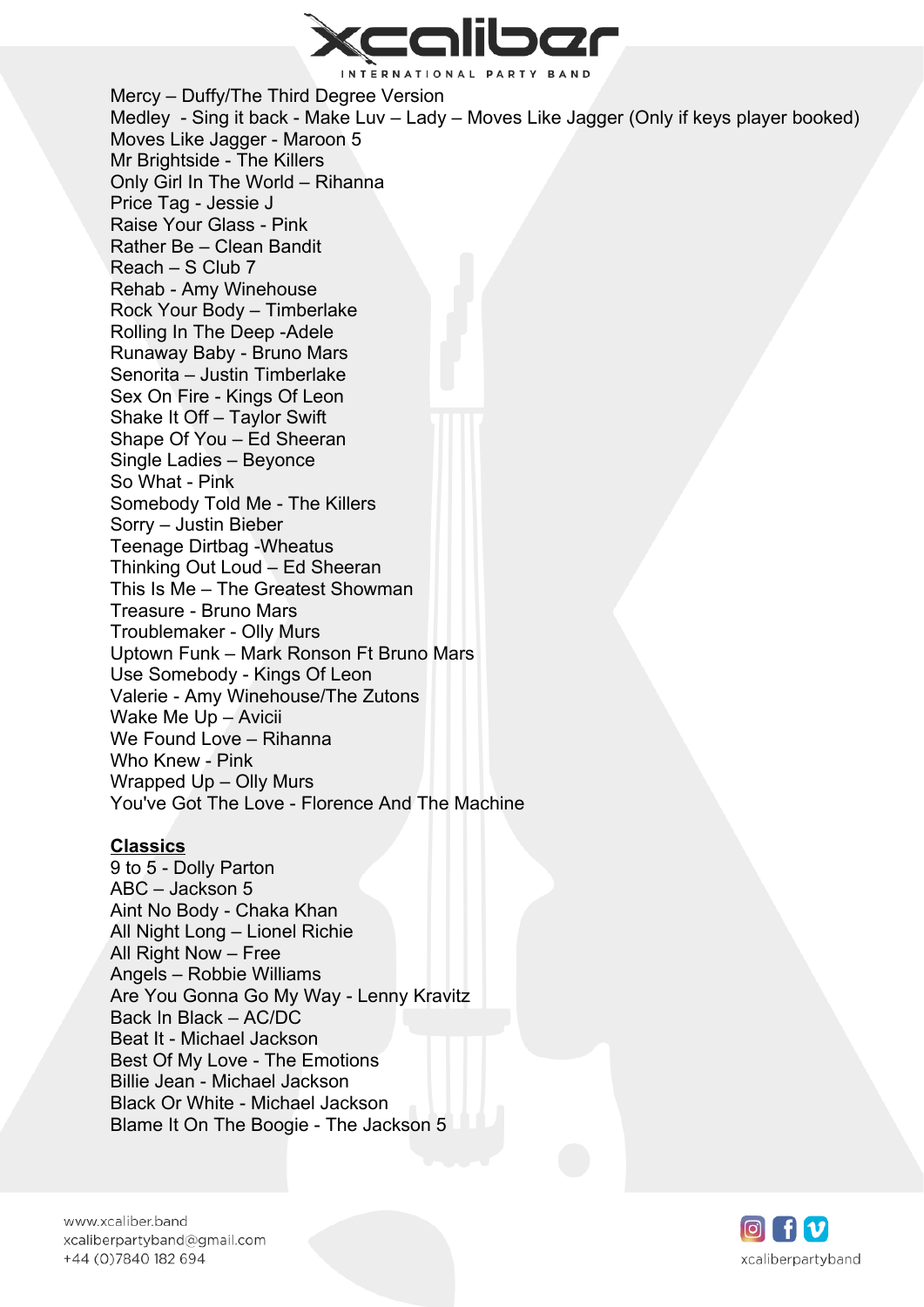

Brown Eyed Girl - Van Morrison Can't Hurry Love - The Supremes/Phil Collins Call Me Al – Paul Simon Celebration – Kool & The Gang Crazy Little Thing Called Love - Queen Dancing On The Ceiling – Lionel Richie December, 1963 (Oh, What A Night) – The Four Seasons Disco Inferno - Tina Turner Don't Look Back In Anger - Oasis Don't Stop – Fleetwood Mac Don't Stop Believin' - Journey Don't Stop Me Now – Queen Dreams – Fleetwood Mac Everywhere – Fleetwood Mac Faith – George Michael Fly Away – Lenny Kravitz Finally – Cece Peniston Footloose – Kenny Loggins Give It Up – KC and the Sunshine Band Good Golly Miss Molly – Little Richard Good Times – Chic Hard To Handle – Otis Redding Houng Dog - Elvis Hey Jude – The Beatles Higher and Higher – Jackie Wilson How Will I Know – Whitney Houston I Believe In A Thing Called Love – The Darkness I Feel Good - James Brown I Heard it Through the Grapevine - Marvin Gaye I Saw Her Standing There – The Beatles I Think We're Alone Now - Tiffany I Wanna Dance With Somebody - Whitney Houston I Want You Back – The Jackson 5 I Wish - Stevie Wonder I'll Be There For You - The Rembrandts I'm A Believer – Smash Mouth Version I'm So Excited – The Pointer Sisters Isn't She Lovely – Stevie Wonder Johnny B. Goode – Chuck Berry Kiss - Prince Let's Stay Together – Al Green Livin On A Prayer - Bon Jovi Like A Prayer - Madonna Long Train Running - Doobie Brothers Love Really Hurts – Billy Ocean Lovely Day - Bill Withers Maria - Blondie Man! I Feel Like a Woman - Shania Twain

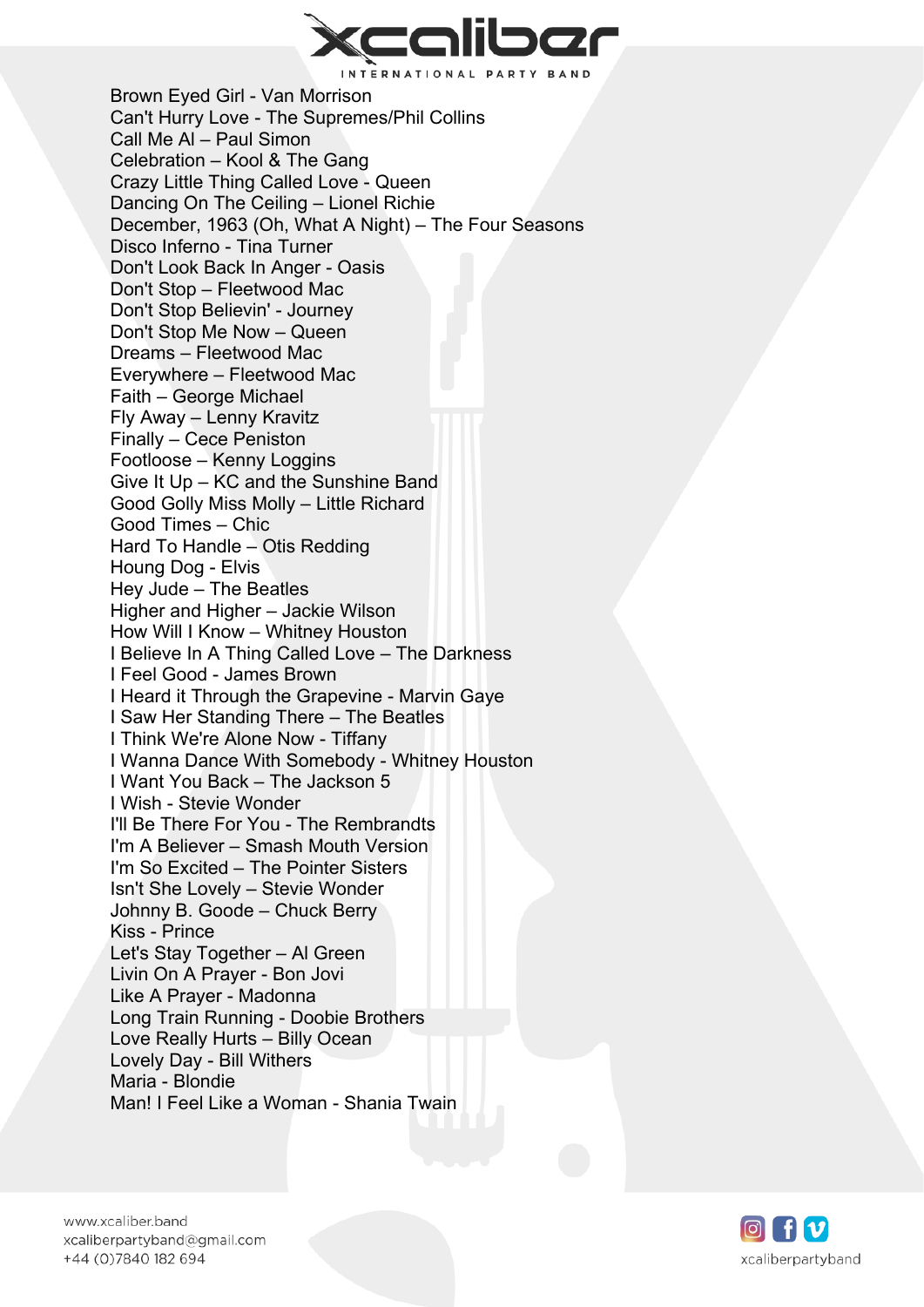

Material Girl – Madonna Master Blaster – Stevie Wonder Mustang Sally - The Commitments My Girl – The Temptations Never Too Much – Luther Van Dross One Way Or Another - Blondie Place Your Hands - Reef Play That Funky Music - Wild Cherry Power Of Love - Huey Lewis and The News Proud Mary – Tina Turner PYT – Michael Jackson Purple Rain - Prince Rescue Me - Fontella Bass Respect – Aretha Franklin Rock With You – Michael Jackson Rockin' Robin - The Jacksons Save Tonight - Eagle Eye Cherry Sex Machine – James Brown September – Earth, Wind and Fire Simply The Best – Tina Turner Shake Your Tail Feather – Blues Brothers Signed, Sealed, Delivered - Stevie Wonder Sir Duke - Stevie Wonder Soul Man - Sam and Dave Stuck In The Middle With You - Stealers Wheel (Disco Arrangement) Summer Of 69 - Bryan Adams Superstition - Stevie Wonder Suspicious minds - Elvis Sweet Child O' Mine - Guns N Roses Sweet Home Alabama - Lynaryd Skynaryd The Best – Tina Turner The Way You Make Me Feel – Michael Jackson Think – Aretha Franklin Thunderstruck – AC/DC Tutti Frutti – Little Richard Twist & Shout – The Beatles Wake Me Up Before You Go-Go – Wham! Walking On Sunshine - Katrina and The Waves We Will Rock You - Queen Wannabe – The Spice Girls We Are Family - Sister Sledge What's Going On - Marvin Gaye Wonderwall - Oasis You Can Call Me Al – Paul Simon You Can Go Your Own Way – Fleetwood Mac You Make My Dreams Come True – Hall and Oates You To Me Are Everything – The Real Thing Young Hearts Run Free - Candi Staton Your My First, The Last, My Everything - Barry White

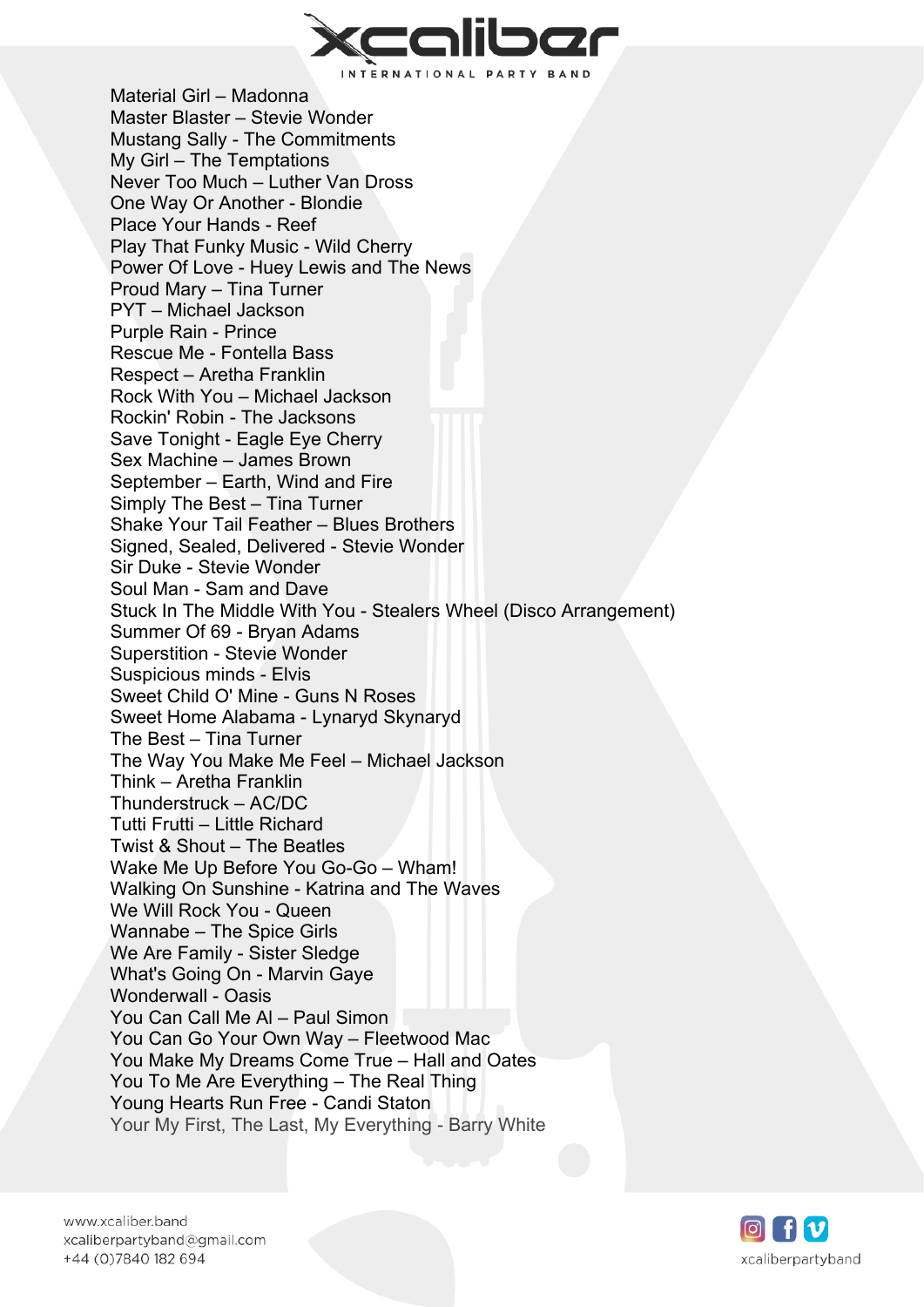

### **First Dance Favourites**

A Thousand Years - Christina Perri All Of Me - John Legend Amazed - Lonestar Can't Take My Eyes Off Of You - Frank Sinatra Everlong - Foo Fighters Have I Told You Lately - Van Morrison How Sweet It Is To Be Loved By You - Marvin Gaye I Was Made For Loving You - Tori Kelly I'm Yours - Jason Mraz Let's Stay Together - Al Green Perfect - Ed Sheeran The Blowers Daughter - Damien Rice The One - Kodaline Thinking Out Loud - Ed Sheeran Time After Time - Cyndi Lauper You Make My Dreams Come True - Hall & Oates

#### **Acoustic Live Lounge**

A Thousand Years - Christina Perri All Of Me – John Legend Amazed – Lonestar American Boy - Estelle Black And Gold – Sam Sparro Blackbird – The Beatles Crazy – Gnarls Barkley Dance With Me Tonight – Olly Murs Dream Catch Me – Newton Faulkner Dreams – Fleetwood Mac Dynamite – Taio Cruz Everything - Michael Buble Fast Car – Tracy Chapman How Long Will I Love You – Ellie Goulding I Wanna Dance With Somebody – Whitney Houston I Won't Give Up – Jason Mraz I Won't Let Go – James Morrison I'm Yours – Jason Mraz Iris – The Goo Goo Dolls Isn't She Lovely – Stevie Wonder Just The Way You Are - Bruno Mars Kiss Me – Sixpence None The Richer Latch – Sam Smith Lean On Me – Bill Withers Lego House – Ed Sheeran Locked Out Of Heaven – Bruno Mars Lovely Day - Bill Withers No One – Alicie Keys Perfect - Ed Sheeran Photograph – Ed Sheeran Save Tonight – Eagle Eye Cherry September Song – JP Cooper